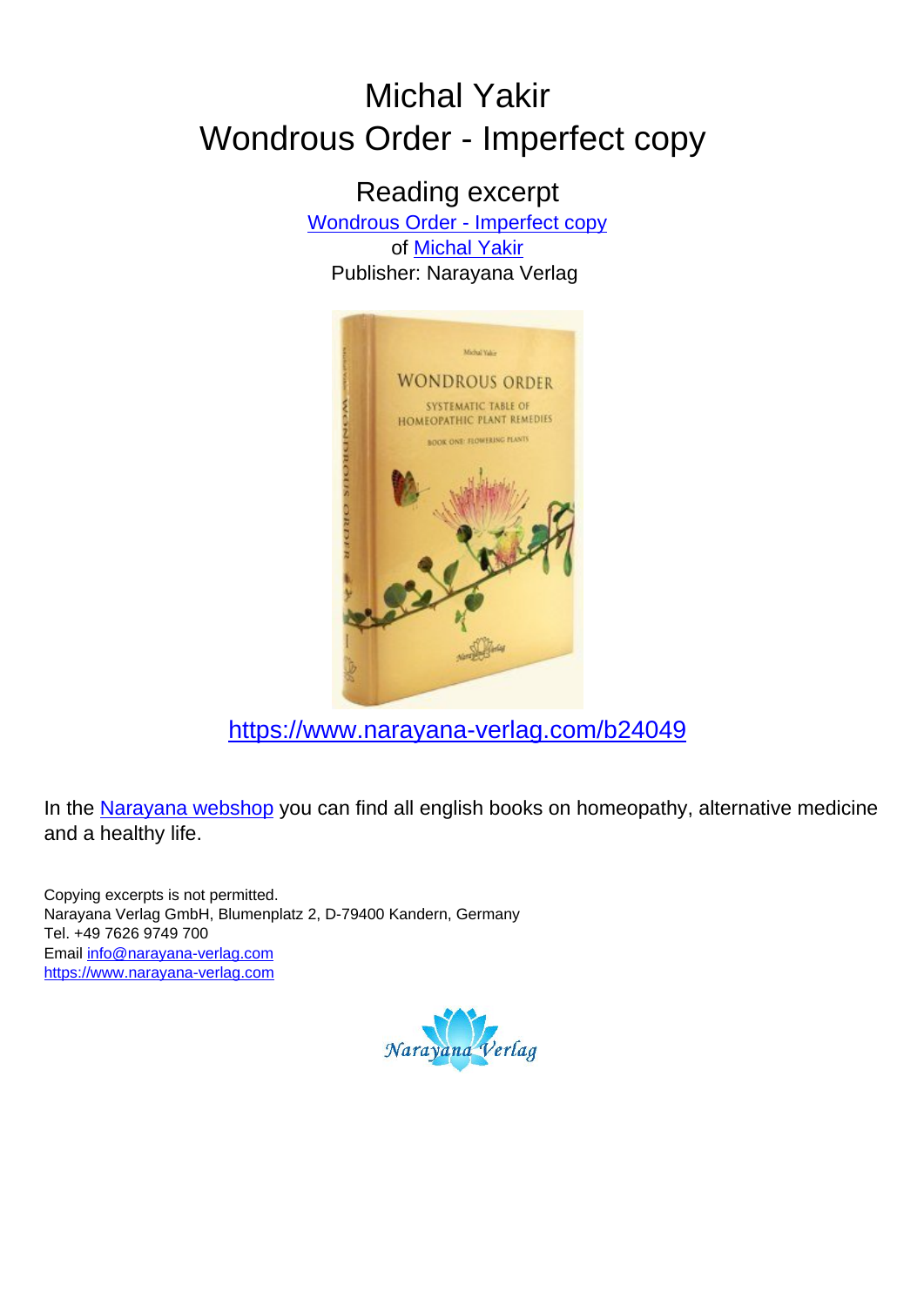# CONTENTS

## PART A · INTRODUCTIONS AND GATEWAYS

| Sources, structure and usage of the Table  1 Introduction · The structure of the Table of |  |  |
|-------------------------------------------------------------------------------------------|--|--|
| Foreword $\cdot$ Why, How and What $\dots\dots\dots\dots\dots$ 3                          |  |  |

# PART B · A GATEWAY TO BASIC BOTANY AND SYSTEMATICS

### PART C · THE TABLE OF PLANTS – OVERVIEW AND THEORY

| 25                                             |
|------------------------------------------------|
| 27                                             |
| 29                                             |
| 35                                             |
| 42                                             |
| strength, small or big, in-between. Boundaries |

| Column Three · The Hero · Immersion vs<br>separation · Struggle for independence              | 50 |
|-----------------------------------------------------------------------------------------------|----|
| Column Four · Maturity and nurturing ·<br>Separation from mother and family                   | 58 |
| Column Five $\cdot$ Split $\cdot$ The Other $\dots\dots\dots\dots\dots$                       | 66 |
| Column Six $\cdot$ Me vs the world $\cdot$ Struggle for one's<br>place in the world           | 77 |
| Column Seven $\cdot$ The Sabbath $\cdot$ Reflections on<br>the essence of the Table of Plants | 93 |
| The Rows $\cdot$ Development and maturation within<br>the columns                             | 95 |

# PART D · MATERIA MEDICA

## DICOTYLEDONS · 109

| Column One · Magnoliidae ·     |  |
|--------------------------------|--|
| (Pre-separation) · Themes  111 |  |
|                                |  |
|                                |  |
|                                |  |
|                                |  |
|                                |  |
|                                |  |
|                                |  |
|                                |  |

| Column Two · Hamamelidae ·<br>(Here or there) · Themes ……………… 177 |  |
|-------------------------------------------------------------------|--|
|                                                                   |  |
|                                                                   |  |
| Hamamelidales  195                                                |  |
|                                                                   |  |
|                                                                   |  |
|                                                                   |  |
|                                                                   |  |
|                                                                   |  |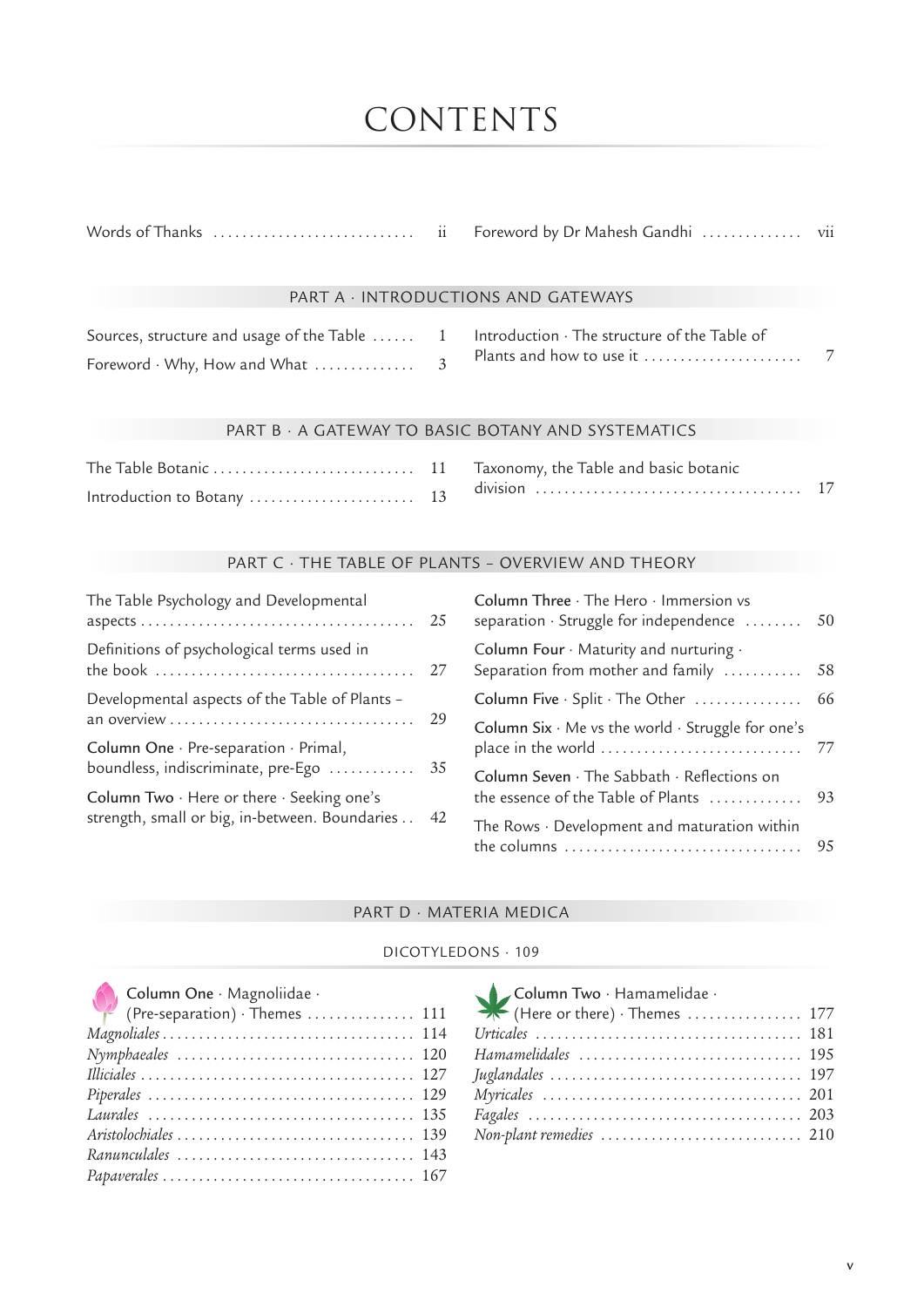| Column Three · Caryophyllidae · (The Hero ·<br>The struggle for individuality) · Themes 213 |
|---------------------------------------------------------------------------------------------|
|                                                                                             |
|                                                                                             |
|                                                                                             |
|                                                                                             |

| Sarraceniales  260                      |  |
|-----------------------------------------|--|
|                                         |  |
|                                         |  |
|                                         |  |
|                                         |  |
|                                         |  |
|                                         |  |
|                                         |  |
| Column Five · Rosidae · (Encounter with |  |
|                                         |  |
|                                         |  |
|                                         |  |

| Fabales (Leguminales)  370         |  |
|------------------------------------|--|
|                                    |  |
|                                    |  |
|                                    |  |
|                                    |  |
| Rhamnales  446                     |  |
| Santalales (parasitic plants)  450 |  |
|                                    |  |
|                                    |  |
|                                    |  |

# Column Six · Asteridae ·

| $\mathbb{R}$ (Me vs the Group) $\cdot$ Themes $\dots\dots\dots\dots$ 489 |  |
|--------------------------------------------------------------------------|--|
| Polemoniales (Solanales)  495                                            |  |
|                                                                          |  |
|                                                                          |  |
|                                                                          |  |
|                                                                          |  |
|                                                                          |  |
|                                                                          |  |
|                                                                          |  |
|                                                                          |  |
|                                                                          |  |

# MONOCOTYLEDONS · 661

| Monocots vs Dicots  663<br>Column One · Alismatidae · (Beginning) ·<br>Themes  667 | Column Four · Commelinidae · (Support,<br>stability, family relationships) · Themes 695<br>$Cy\nperales \ldots \ldots \ldots \ldots \ldots \ldots \ldots \ldots \ldots \ldots \ldots \ldots \ldots$ 726 |  |
|------------------------------------------------------------------------------------|---------------------------------------------------------------------------------------------------------------------------------------------------------------------------------------------------------|--|
| Arecales (the palms) $\dots\dots\dots\dots\dots\dots\dots\dots$ 674                |                                                                                                                                                                                                         |  |
|                                                                                    | <b>Column Five-Six</b> $\cdot$ Liliidae $\cdot$ (Me and the                                                                                                                                             |  |

# PART E · APPENDIX

| Bibliography and References  807                 |  |
|--------------------------------------------------|--|
| Contributing Practitioners  811                  |  |
| Repertory of Themes from the Table of Plants 813 |  |
|                                                  |  |
| Index of Remedies  821                           |  |
|                                                  |  |
| Latin Names  828                                 |  |
| Common Names  833                                |  |

| Concise Lists of Plant Remedies  839            |  |
|-------------------------------------------------|--|
|                                                 |  |
| The Table Schema · General Overview inner cover |  |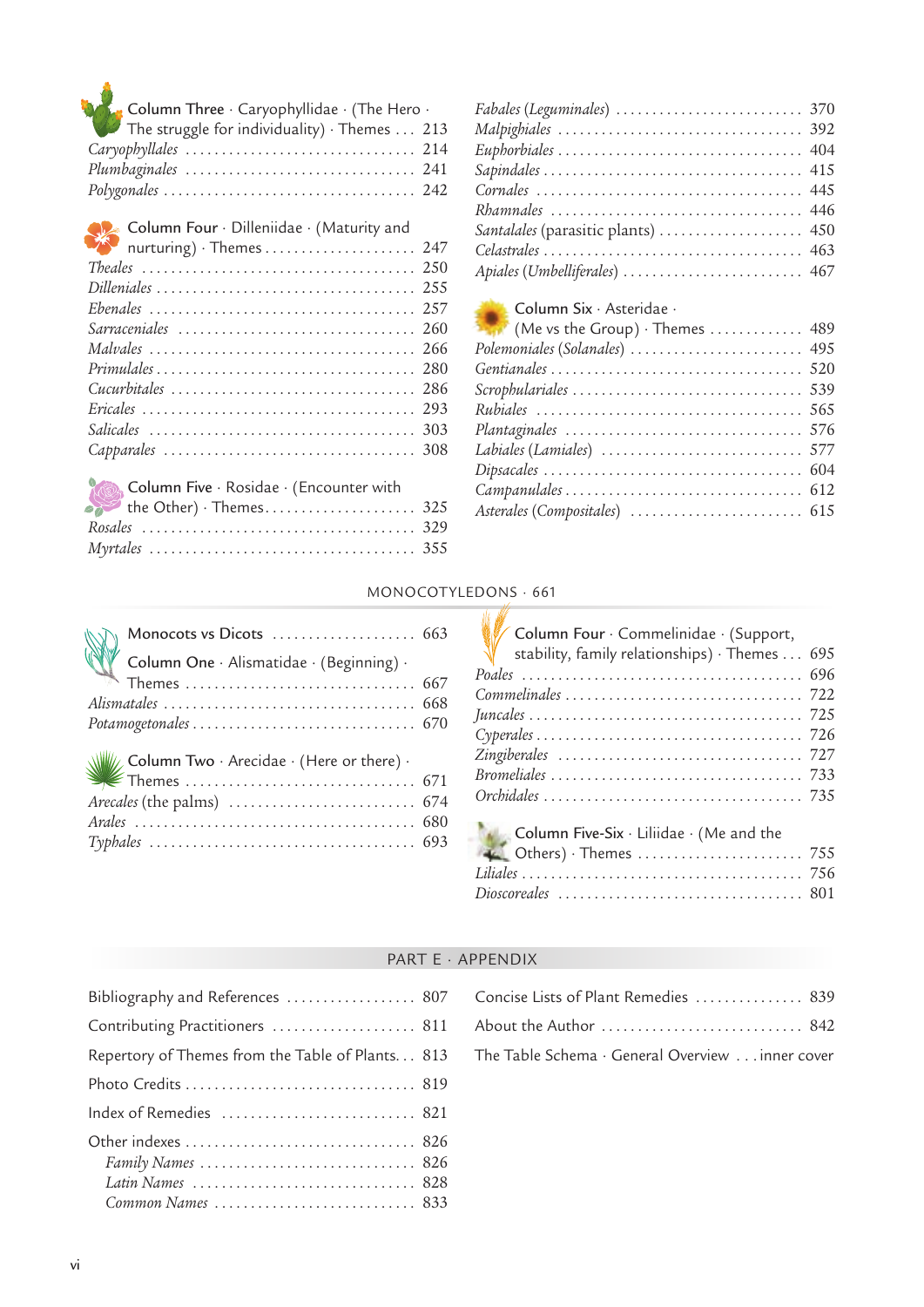

Index of Remedies

# A

Abelmoschus moschatus 268 Abroma augusta 269 Abrotanum 621 Absinthium 622 Acacia seyal 373 Acalypha indica 406 Achyranthes aspera 238 Achyranthes calea 237 Aconitum napellus 145 Acorus calamus – see *Calamus aromaticus* Actaea spicata 147 Adansonia digitata 269 Adlumia fungosa 168 Adonis vernalis 147 Adoxa moschatellina 606 Aegle folia 426 Aegle marmelos 427 Aegopodium podagraria 470 Aesculus hippocastanum 436 Aethusa cynapium 471 Agave americana 762 Agave tequilana 762 Agnus castus 597 Agraphis nutans 763 Agrimonia eupatoria (Agrimony) 332 Agrimony 332 Agrostemma githago 234 Ailanthus glandulosa 437 Aletris farinosa 764 Alfalfa 374 Allium cepa 765 Allium sativum 766 Allium tricoccum 768 Allium ursinum 768 Alnus rubra 204 Aloe soccotrina 768 Althaea officinalis 271 Amaryllis 770 Ambrosia artemisiaefolia 623 Ammoniacum gummi 473 Amorphophallus rivieri 682

Amygdalus amara 333 Amygdalus dulcis 334 Anacardium orientalis 418 Anagallis arvensis 281 Ananas comosus 733 Anantherum (Anatherum) muricatum 700 Andersonia rohituka 438 Andrographis paniculata 556 Androsace lactea 282 Anemopsis californica 130 Angelica archangelica 473 Angelica sinensis 474 Angophora lanceolata 357 Angostura vera 427 Anhalonium lewinii 220 Anisum stellatum 127 Anthemis nobilis 624 Anthoxanthum odoratum 702 Apium graveolens 474 Apocynum cannabinum 523 Apomorphine hydrochloride 169 Apomorphinum (Apomorphine hydrochloride) 169 Aragallus lamberti(i) 375 Aralia racemosa 475 Arbutus menziesii 295 Areca catechu 675 Arenaria glabra 234 Argemone pleiacantha 169 Aristolochia clematitis 140 Arnica montana 625 Artemisia absinthium – see *Absinthium* Artemisia vulgaris 626 Arum dracontium 683 Arum dracunculus 684 Arum italicum 684 Arum maculatum 684 Arum triphyllum 686 Arundo mauritanica 702 Asafoetida 475 Asarum europaeum 141 Asclepias tuberosa 535

Asimina triloba 115 Asparagus officinalis 770 Aspidosperma – see *Quebracho* Astragalus exscapus 375 Athamantha (Athamanta) oreselinum 476 Atista indica 428 Atriplex hortensis 231 Atropinum purum 497 Avena sativa 704 Azadirachta indica (Melia azadirachta) 438

#### B

Balsamum peruvianum 375 Bambusa 706 Banisteriopsis caapi 394 Baptisia tinctoria 376 Barosma crenulata 429 Belladonna 498 Bellis perennis 627 Berberis vulgaris 160 Beta vulgaris 231 Betula alba 205 Bixa orellana 271 Blumea odorata 628 Boerhavia diffusa 238 Boldoa fragrans 238 Bolda (Boldea) fragrans 135 Borago officinalis 600 Boswellia sacra – see *Olibanum sacrum* Brachyglottis repens (repanda) 628 Branca ursina 476 Brassica campestris (or rapa) 310 Brassica napus 310 Brassica napus oleifera 310 Brosimum gaudichaudii 187 Brucinum 528 Bryonia alba 287 Buddleia davidii 543 Bunias orientalis 311 Bursa pastoris – see *Thlaspi bursapastoris*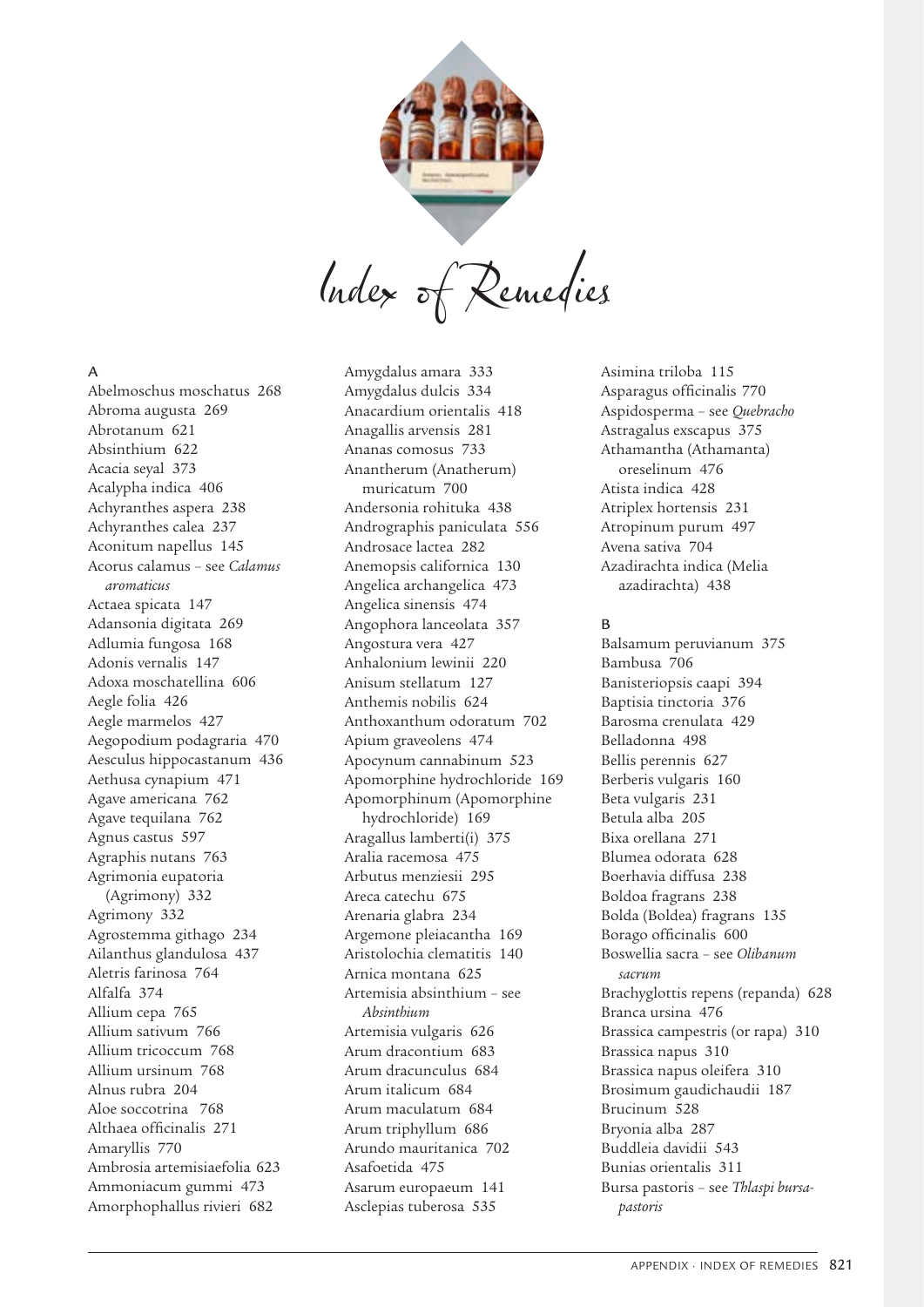## C

Cactus grandiflorus 222 Cahina 567 Cainca (Cahina) 567 Cajuputum 357 Caladium seguinum (seguine) 687 Calamus aromaticus 689 Calendula officinalis 629 Calotropis gigantea 536 Campanula rapunculus 612 Camphora officinalis 136 Canchalagua 538 Canna angustifolia 728 Cannabis indica 183 Cannabis sativa 184 Capparis coriacea 312 Capparis spinosa 312 Capsicum annuum 499 Carbo vegetabilis 211 Cardamomum (Elettaria) 728 Carduus marianus 631 Carica papaya 395 Carnegia (Carnegiea) gigantea 224 Carpinus betulus 205 Carum carvi 477 Carya alba 200 Cascarilla 406 Cassia fistula 377 Cassia senna 377 Castanea vesca 206 Catalpa bignonioides 557 Catha edulis 464 Caulophyllum thalictroides 162 Ceanothus americanus 447 Cecropia mexicana 194 Cedron 438 Celtis occidentalis 191 Centaurea tagana 632 Cephalandra indica 289 Cereus bonplandii 227 Cereus serpentinus 228 Chamomilla vulgaris 633 Chaulmoogra 396 Cheiranthus cheiri 313 Chelidonium majus 169 Chelone glabra 544 Chenopodium anthelminticum 231 Chicory 633 Chimaphila umbellata 295 China officinalis 567 Chininum sulphuricum 568 Chionanthus virginica 559 Chocolate 271 Cicer arietinum 378 Cicuta virosa 477 Cimicifuga 149 Cina maritima 634 Cineraria maritima 635 Cinnamomum officinale 137

Cistus canadensis 273 Citrus aurantium 429 Citrus limonum 429 Citrus vulgaris 430 Clematis erecta 150 Clerodendron infortunatum 599 Coca 396 Cocculus indicus 164 Cochlearia armoracia 314 Cocos nucifera 676 Coffea cruda 569 Coffea tosta 570 Colchicum autumnale 772 Collinsonia canadensis 581 Colocynthis vulgaris 290 Comocladia dentata 419 Conium maculatum 478 Convallaria majalis 773 Convolvulus duartinus 516 Convolvulus stans 516 Conyza sumatrensis 635 Copaiva 378 Corallorhiza odontorhiza 741 Cordyline australis 774 Coriandrum sativum 480 Cornus circinata 445 Corydalis formosa (canadensis) 171 Cotyledon umbilicus 352 Crataegus oxyacantha 334 Creveld 257 Crocus sativus 775 Croton tiglium 407 Cubeba officinalis 130 Cucurbita citrullus 290 Cucurbita pepo 291 Cundurango 536 Cuphea viscosissima 359 Curare 528 Curcuma longa 729 Cuscuta epithymum 517 Cuscuta europaea 517 Cyclamen europaeum 283 Cydonia oblonga 336 Cydonia vulgaris (oblonga) 336 Cynara scolymus 635 Cynips callicis gallus 211 Cynodon dactylon 708 Cyperus longus 726 Cypripedium calceolus var. pubescens 742 Cyrtopodium punctatum 741 Cytisus laburnum 379

# $\mathsf{D}$

Dactylorhiza praetermissa 745 Damiana aphrodisiaca 397 Daphne indica 359 Datura arborea 500 Datura candida 501

Daucus carota 480 Derris pinnata 380 Dichapetalum mombuttense 464 Digitalis purpurea 545 Dioscorea villosa 801 Diospyros kaki (Creveld) 257 Dipodium punctatum 746 Dirca palustris 360 Disa uniflora 746 Dolichos pruriens 380 Dreaming potency 235 Drosera rotundifolia 261 Duboisia myoporoides 501 Duboisinum (Duboisia myoporoides) 501 Dulcamara 502

# E

Echinacea angustifolia 636 Elaeis guineensis 676 Elaterium officinarum 291 Embelia ribes 284 Emetinum 571 Epigea (Epigaea) repens 295 Epiphegus virginiana 547 Eragrostis tef (Abyssinica) 709 Erechtites hieracifolia 637 Erica vulgaris 296 Erigeron canadense 638 Erodium cicutarium 397 Eryngium aquaticum 481 Eryngium maritimum 481 Eschscholtzia californica 171 Espeletia grandiflora 639 Eucalyptus globulus 361 Eugenia jambos 361 Euonymus atropurpureus 465 Euonymus europaeus 465 Eupatorium perfoliatum 640 Euphorbia resinifera 408 Euphorbium officinarum (Euphorbia resinifera) 408 Euphrasia officinalis 548

# F

Fagopyrum esculentum 243 Fagus sylvatica 206 Ferula glauca 482 Ficus carica 188 Ficus macrophylla 188 Ficus religiosa 189 Flor-de-piedra 452 Foeniculum sativum 482 Fragaria vesca 336 Franciscea uniflora 502 Fraxinus americana 559 Fraxinus excelsior 560 Fumaria officinalis 171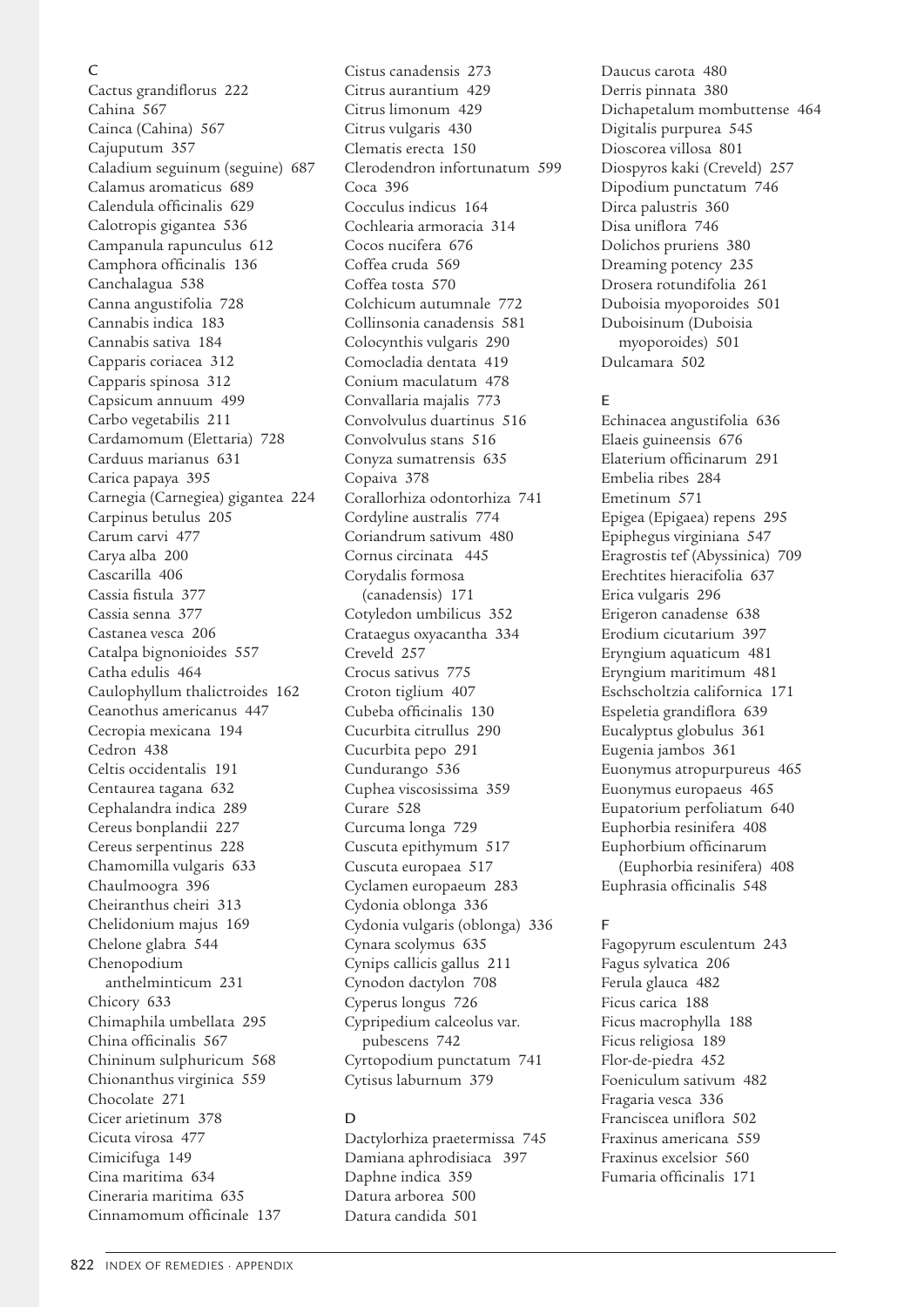# G

Galanthus nivalis 777 Galega officinalis 381 Galinsoga parviflora 641 Galium aparine 571 Galla quercina ruber (Cynips callicis gallus) 211 Gallic acid 210 Galphimia glauca 397 Gambogia (Garcinia gummigutta) 251 Garcinia gummi-gutta 251 Gardenia jasminoides 572 Gaultheria procumbens 296 Gelsemium sempervirens 529 Gentiana lutea 538 Geranium inodorum 397 Geranium maculatum 397 Geum rivale 337 Ginseng 482 Glycyrrhiza glabra 381 Gnaphalium polycephalum 641 Gossypium herbaceum 274 Granatum (Pomegranate) 362 Gratiola officinalis 549 Grindelia robusta 642 Grindelia squarrosa 643 Guaco 643 Guaiacum officinale 434 Guarana 439 Guarea trichiliodes 439 Guatteria gaumeri 116 Gymnema sylvestre 537 Gymnocladus canadensis 382

# H

Haematoxylum campechianum 382 Hamamelis virginiana 195 Harpagophytum procumbens 550 Helianthemum nummularium 274 Helianthus annuus 643 Heliotropium peruvianum 601 Helleborus niger 153 Helonias dioica (Melanthium dioicum) 777 Heracleum sphondylium – see *Branca ursina* Heroinum 172 Hoitzia coccinea 503 Hottonia palustris 284 Hura brasiliensis 409 Hydrangea arborescens 352 Hydrastis canadensis 154 Hydrocotyle asiatica 484 Hydrocyanicum acidum 337 Hygrophila spinosa 556 Hyoscyamus niger 503 Hypericum perforatum 251

## I

Iberis amara 315 Ictodes foetidus 690 Ignatia amara 530 Ilex aquifolium 465 Ilex paraguariensis (Mate) 465 Imperatoria ostruthium 485 Indigofera tinctoria 382 Inula helenium 644 Ipecacuanha 573 Ipomoea purpurea 518 Iris factissima 779 Iris florentina 779 Iris foetidissima 780 Iris tenax 780 Iris versicolor 780

# J

Jaborandi (Pilocarpus) 430 Jacaranda caroba 557 Jacaranda gualandai 558 Jalapa 518 Jasminum officinale 561 Jatropha curcas 410 Jonesia asoca 384 Juglans cinerea 197 Juglans regia 199 Juncus effusus 725 Justicia adhatoda 557

# K

Kalmia latifolia 296 Karaka 466 Karwinskia humboldtiana 447 Kola nut (Sterculia acuminata) 274 Kousso 338

# $\mathbf{L}$

Lachnanthes tinctoria 723 Lactuca virosa 645 Lamium album 582 Lapathum acutum 244 Lappa arctium 645 Larrea mexicana 435 Lathyrus sativus 384 Laurocerasus 338 Laurus nobilis 138 Lavandula angustifolia – see *Lavandula vera* Lavandula vera (officinalis) 583 Lawsonia alba 364 Ledum palustre 297 Lemna minor 691 Leonorus cardiaca 583 Lepidium bonariense 316 Leptandra virginica 551 Liatris spicata 646 Lilium candidum 782 Lilium superbum 783 Lilium tigrinum 783

Linaria vulgaris 551 Linum catharticum 398 Linum usitatissimum 398 Lippia citriodora 599 Lippia mexicana 599 Liriosma ovata 453 Lobelia cardinalis 612 Lobelia inflata 613 Lobelia purpurascens 614 Lolium temulentum 709 Lonicera caprifolium 606 Lonicera periclymenum 606 Lonicera xylosteum 607 Loranthus acaciae 453 Luffa operculata 291 Lupulus humulus 185 Lycium barbarum 504 Lycopersicum esculentum 505 Lycopus virginicus 584 Lysimachia nummularia 285

# M

Magnolia grandiflora 116 Malus communis 339 Malus domestica 339 Malus sylvestris 340 Mancinella 411 Mandragora officinarum 506 Mangifera indica 420 Marrubium album 585 Mate 465 Matico 131 MDMA 221 Melaleuca alternifolia 364 Melanthium dioicum 777 Melia azadirachta 438 Melilotus officinalis 385 Melissa officinalis 586 Menispermum canadense 165 Mentha piperita 586 Menyanthes trifoliata 508 Mercurialis perennis 412 Mezereum 365 Millefolium 646 Mimosa pudica 387 Mimulus guttatus 552 Mitchella repens 574 Momordica balsamina 292 Momordica charantia 292 Monotropa uniflora 298 Monsonia ovata 398 Morphinum 173 Musa sapientum 729 Myosotis arvensis 601 Myrica cerifera 201 Myristica sebifera 117 Myrrha 439 Myrtus communis 366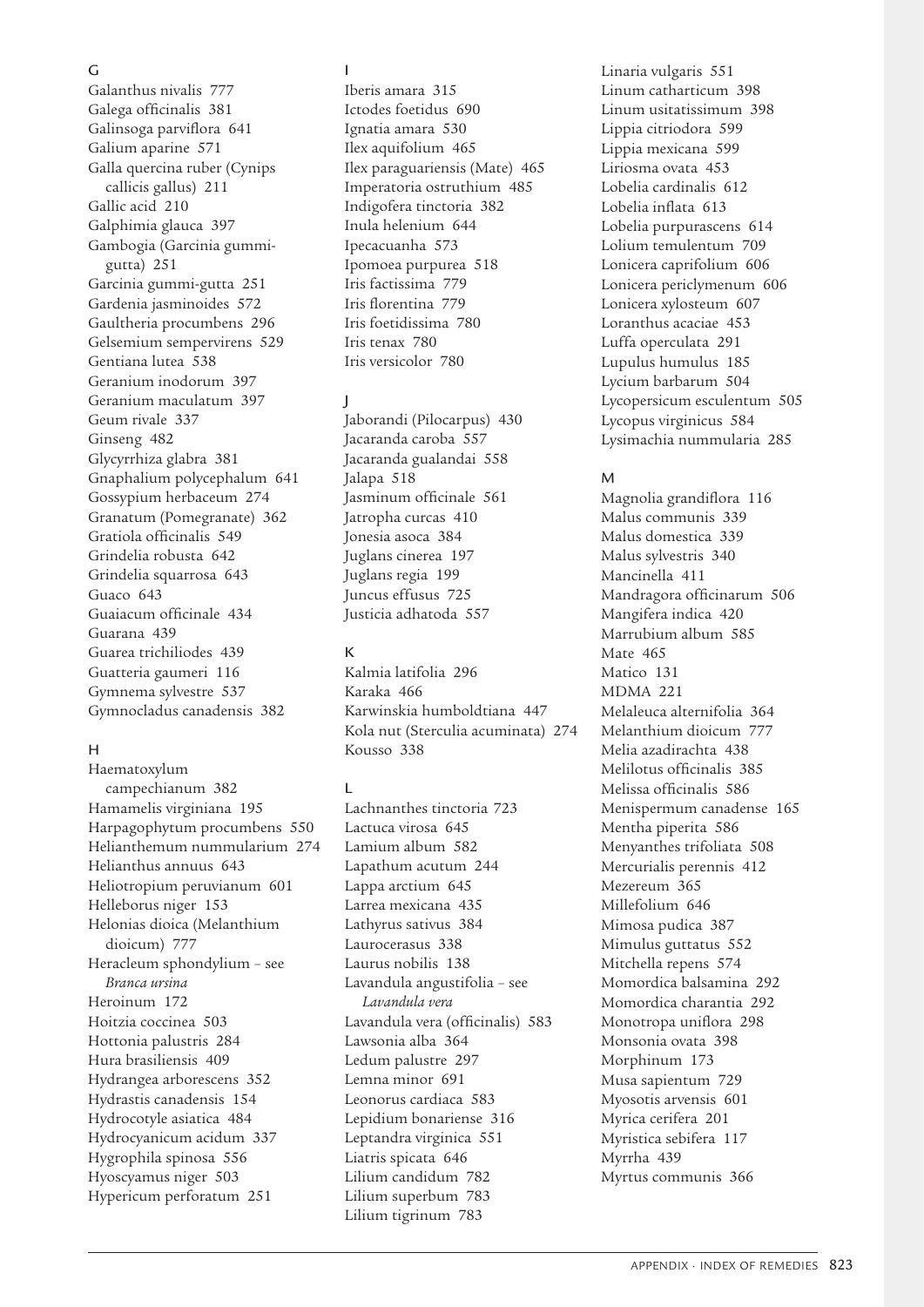#### N

Nabalus serpentarius 647 Narcissus pseudonarcissus 785 Negundium americanum 441 Nelumbo nucifera 122 Nepenthes distillatoria 263 Nicotinum 509 Nuphar luteum 124 Nux absurda 677 Nux moschata 118 Nux vomica 532 Nymphaea odorata 125

# $\Omega$

Ocimum canum 588 Ocimum sanctum 588 Oenanthe crocata 485 Oenothera biennis 367 Okoubaka aubrevillei 456 Olea europea 562 Oleander 523 Olibanum sacrum 441 Onopordum acanthium 647 Onosmodium virginianum 602 Operculina turpenthum (turpethum) 519 Opium 173 Opuntia vulgaris 229 Origanum majorana 590 Ornithogalum umbellatum 786 Oryza sativa 710 Ostrya virginica 207 Oxalis acetosella 398

# $\mathbf{D}$

Paeonia officinalis 255 Paloondo (Larrea mexicana) 435 Pareira brava 166 Paris quadrifolia 787 Paronychia illecebrum 238 Parthenium hysterophorus 648 Passiflora incarnata 399 Peganum harmala 435 Penthorum sedoides 353 Persea americana 138 Petiveria tetrandra 239 Petroselinum sativum 486 Phalaenopsis gigantea 748 Phaseolus nanus 387 Phellandrium aquaticum 486 Phleum pratense 712 Phlorizinum 341 Physostigma venenosum 388 Phytolacca decandra 239 Pilocarpinum 431 Pilocarpus 430 Pimenta officinalis 367 Pimpinella saxifraga 486 Piper methysticum 132

Piper nigrum 133 Pistacia lentiscus 421 Pistacia vera 421 Plantago major 576 Platanus spp. 196 Plectranthus fruticosus 591 Plumbago littoralis 241 Podophyllum peltatum 163 Polygonum hydropiperoides 244 Polymnia uvedalia 648 Pomegranate 362 Populus candicans 304 Populus tremuloides 304 Posidonia oceanica 668 Potentilla anserina 341 Potentilla erecta 341 Primula veris 285 Prunus cerasifera 343 Prunus spinosa 342 Ptelea trifoliata 431 Ptychopetalum olacoides 458 Pulsatilla pratensis 156 Pyrus americana (Sorbus americana) 344

## $\overline{O}$

Quebracho 525 Quercus robur 207 Quillaja saponaria 344

## R

Rajania subsamarata 444, 802 Ranunculus bulbosus 157 Ranunculus sceleratus 159 Raphanus sativus 316 Ratanhia peruviana 400 Rauwolfia (Rauvolfia) serpentina 526 Rhamnus californica 447 Rheum palmatum 244 Rhododendron chrysanthemum 300 Rhus glabra 421 Rhus radicans 422 Rhus toxicodendron 422 Rhus vernix (venenata) 424 Ricinus communis 412 Robinia pseudoacacia 388 Rosa bracteata 345 Rosa californica 346 Rosa canina 347 Rosa damascena 348 Rosa gallica 350 Rosmarinus officinalis 591 Rubia tinctorum 574 Rubus fruticosus 351 Rumex crispus 246 Ruscus aculeatus 789 Ruta graveolens 432

S

Sabadilla (Veratrum sabadilla) 790 Sabal serrulata 677 Saccharum album 712 Sagittaria latifolia 669 Salix alba 305 Salix fragilis 305 Salsola tragus 232 Salvia officinalis 592 Sambucus nigra 607 Sanguinaria canadensis 174 Sanicula europaea 487 Santalum album 458 Santonine 649 Saponaria officinalis 234 Sarothamnus scoparius 389 Sarracenia purpurea 264 Sarsaparilla officinalis 791 Sassafras officinalis 138 Saururus cernuus 134 Saxifraga granulata 354 Scammonium 519 Schinus molle 424 Schinus terebinthifolia 425 Scirpus paludicola 726 Scleranthus annuus 235 Scrophularia nodosa 552 Scutellaria lateriflora 592 Sedum acre 354 Sempervivum tectorum 354 Senecio aureus 649 Senega officinalis 400 Serpentaria aristolochia 142 Siegesbeckia (Sigesbeckia) orientalis 651 Silene californica 235 Silene capensis (Dreaming potency) 235 Silphium laciniatum 651 Sinapis alba 317 Sinapis nigra 319 Sium latifolium 487 Soja hispida (Soya) 389 Solanum nigrum 509 Solanum tuberosum 510 Solanum tuberosum aegrotans 510 Solidago virgaurea 652 Sorbus americana 344 Sparteine sulfate/ Scoparin 390 Spigelia anthelmia 533 Spinacia oleracea 233 Spiraea ulmaria 351 Spiranthes autumnalis 749 Spirostachys africana 413 Squilla maritima 793 Stachys betonica 594 Stapelia gigantea 526 Staphysagria 159 Stellaria media 237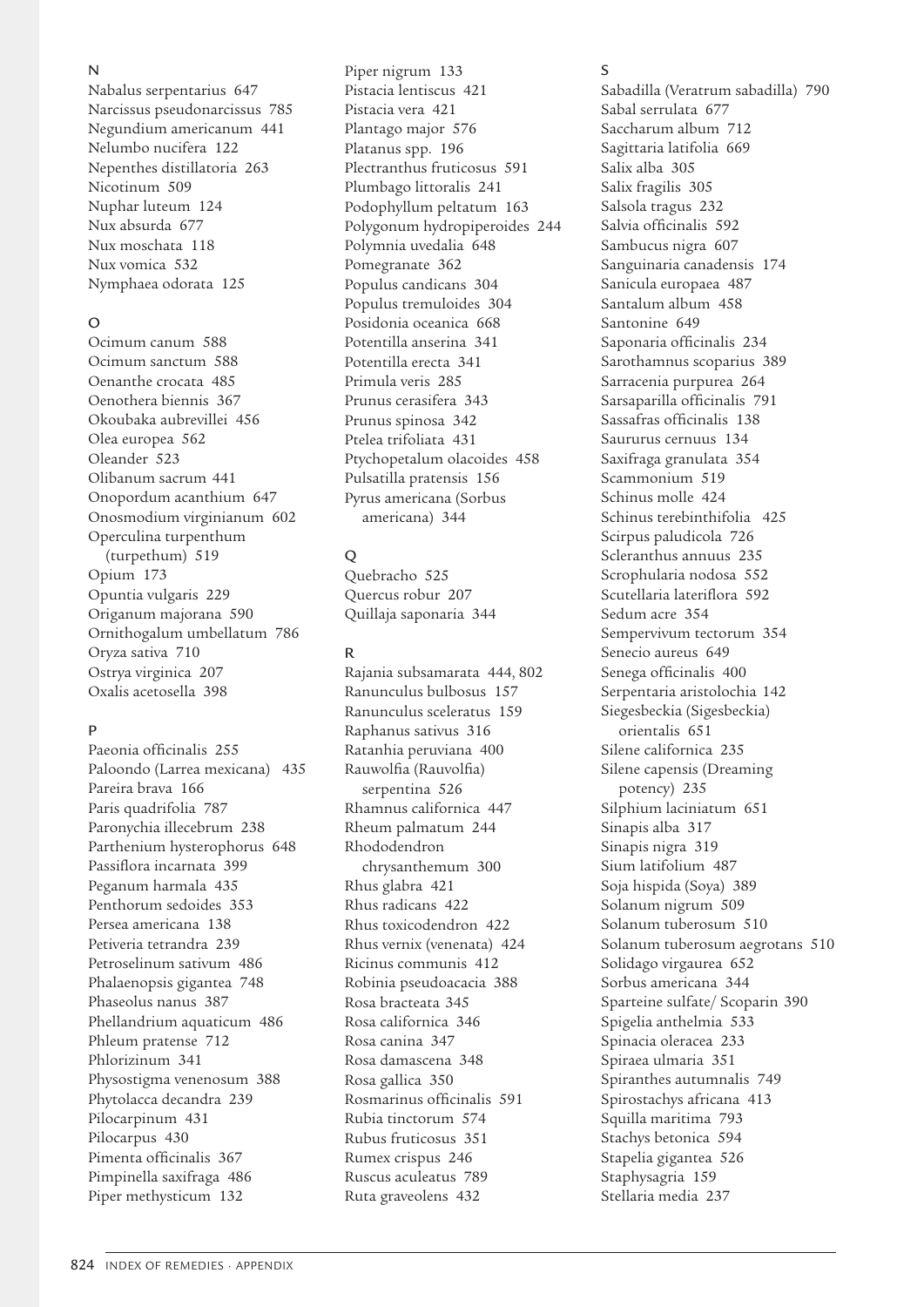Sterculia acuminata 274 Stigmata maydis – see *Zea italica* Stillingia sylvatica 413 Stramonium 512 Strophanthus hispidus 527 Strychninum 534 Sumbulus moschatus 487 Symphoricarpus racemosus 608 Symphytum officinale 603 Syringa vulgaris 564 Syzygium jambolanum 368

# $\mathbf{T}$

Tabacum 513 Tamarindus indica (Tamarind) 390 Tamarix germanica 292 Tamus communis 803 Tanacetum vulgare 652 Taraxacum officinale 653 Terminalia arjuna 368 Teucrium marum 594 Thea sinensis 253 Thebainum 175 Thevetia nerifolia (neriifolia) 527 Thiosinaminum 321 Thlaspi bursa pastoris 320 Thymolum 596 Tilia cordata 278 Tilia europea 278 Tillandsia usneoides 734 Tinospora cordifolia 166

Tradescantia diuretica 722 Tribulus terrestris 436 Trifolium pratense 390 Trillium pendulum 794 Triosteum perfoliatum 608 Triticum dicoccoides 713 Triticum repens (Agropyron) 717 Triticum vulgare 717 Tropaeolum majus 322 Tussilago farfara 654 Tussilago petasites 655 Typha latifolia 693

# $\cup$

Ulmus campestris 191 Uncaria tomentosa 575 Upas antiaris 191 Upas tieut (tiente) – see *Ignatia* Urtica urens 185 Uva ursi 301

# $\overline{V}$

Vaccinium myrtillus 302 Valeriana officinalis 609 Vanilla planifolia 751 Veratrum album 795 Veratrum sabadilla 790 Veratrum viride 797 Verbascum thapsus 553 Verbena hastata 599 Verbena officinalis 600

Vernonia spp. 655 Veronica officinalis 555 Viburnum opulus 610 Vinca minor 527 Vincetoxicum officinalis 537 Viola odorata 401 Viola tricolor 402 Viscum album 460 Vitis vinifera 448

# W

Withania somnifera 515 Wyethia helenioides 655

# X

Xanthium spinosum 657 Xanthorrhoea arborea 798 Xanthoxylum fraxineum 433

# Y

Yohimbinum 575 Yucca filamentosa 798

# Z

Zantedeschia aethiopica 692 Zea italica or Stigmata maydis 720 Zingiber officinale 730 Zizia aurea 488 Zizyphus mucronata 449